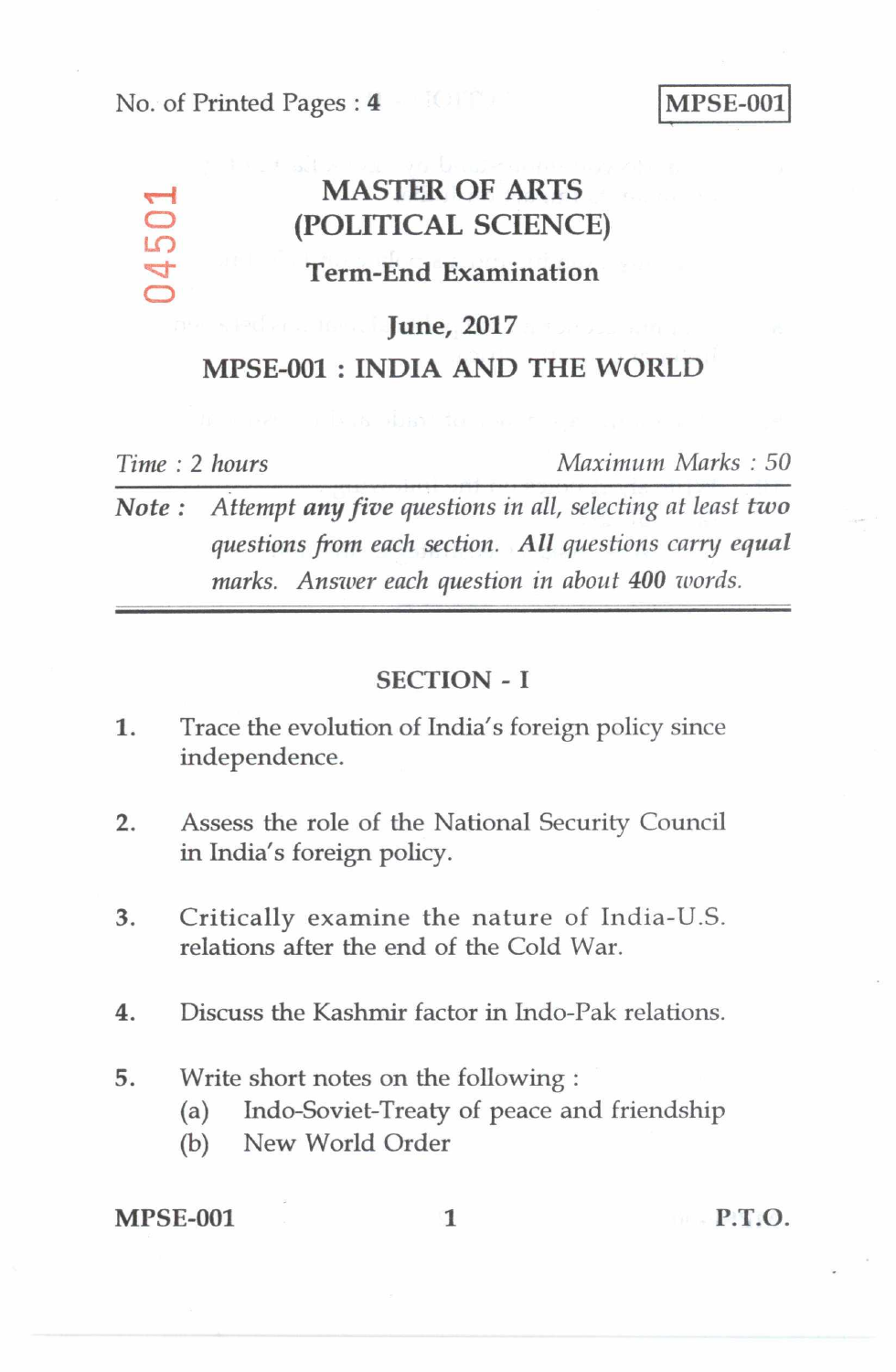## SECTION - II

- 6. What do you understand by "Look East Policy"? Evaluate its impact on India.
- 7. Critically examine India's policy on Palestine.
- 8. Examine economic and political relations between India and South Africa.
- 9. Discuss India's policy of trade and investment.
- 10. Write short notes on the following :
	- (a) BIMSTEC
	- (b) West Asia's Geostrategic situation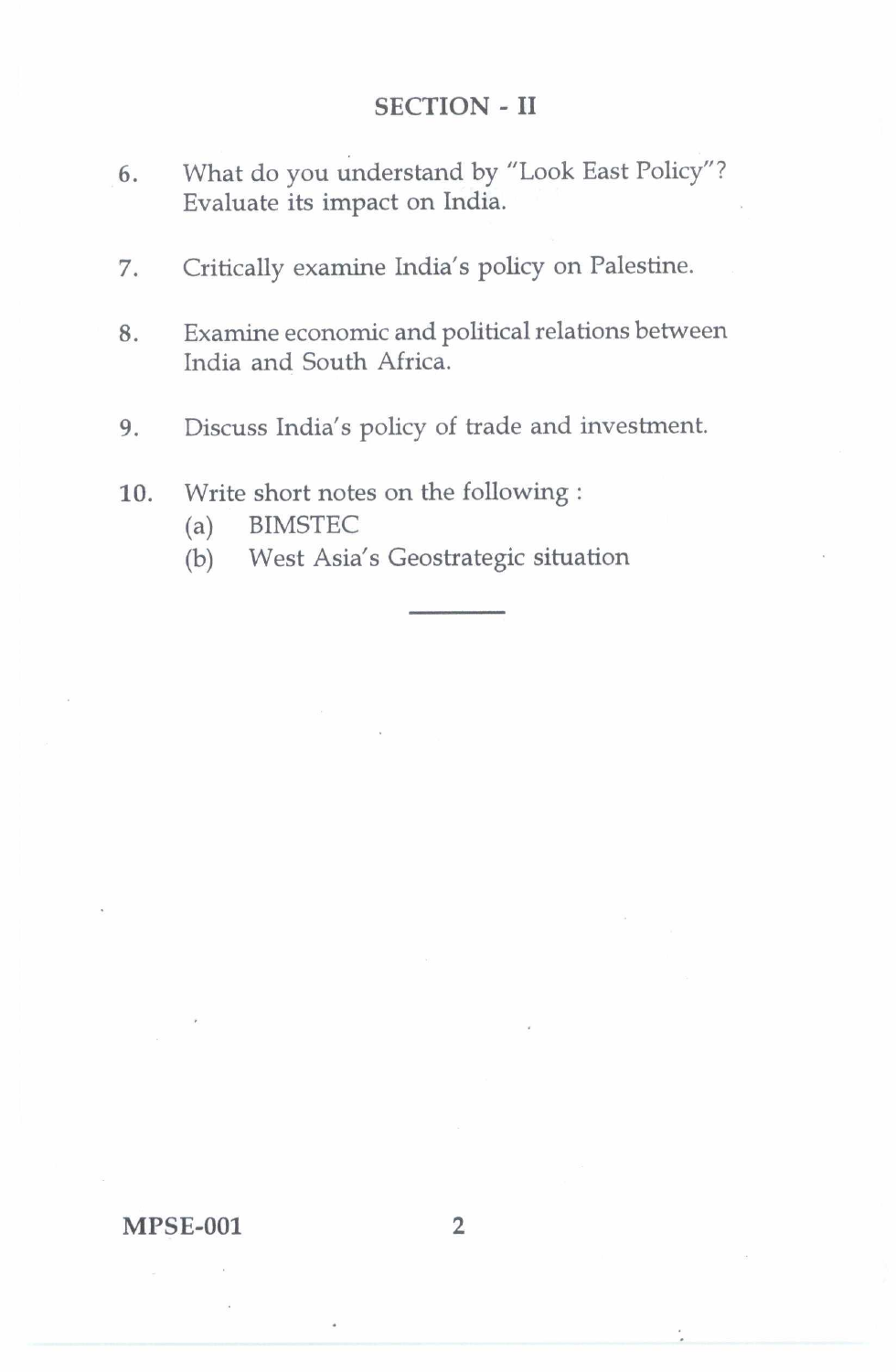एम.पी.एस.ई.-001

# स्नातकोत्तर उपाधि कार्यक्रम ( राजनीति शास्त्र ) ज

सत्रांत परीक्षा

## जून, 2017

## एम.पी.एस.ई.-001: भारत और विश्व

समय : ? घण्टे

अधिकतम् अंकः : 50

कुल **पाँच** प्रश्नों के उत्तर दें, प्रत्येक अनुभाग में से कम से कम दो नोट : प्रश्न चुनते हुये। **सभी** प्रश्नों के अंक **समान** हैं। प्रत्येक प्रश्न का उत्तर लगभग 400 शब्दों में दें।

## अनुभाग - I

- स्वतंत्रता पश्चात् भारत की विदेश नीति के क्रमतर विकास को 1. रेखांकित करें।
- भारत की विदेश नीति के संदर्भ में राष्ट्रीय सुरक्षा परिषद की  $\overline{2}$ . भूमिका का मूल्यांकन करें।
- शीत युद्ध समाप्ति पश्चात् भारत-यू.एस. सम्बंधों का 3. आलोचनात्मक परीक्षण करें।
- भारत-पाक सम्बंधों में कश्मीर के एक कारक के रूप में चर्चा 4. करें।
- निम्न पर संक्षिप्त लेख लिखें: 5.
	- शांति और मैत्री की भारत-सोवियत संधि  $(a)$
	- (b) नयी विश्व व्यवस्था

### **MPSE-001**

P.T.O.

3